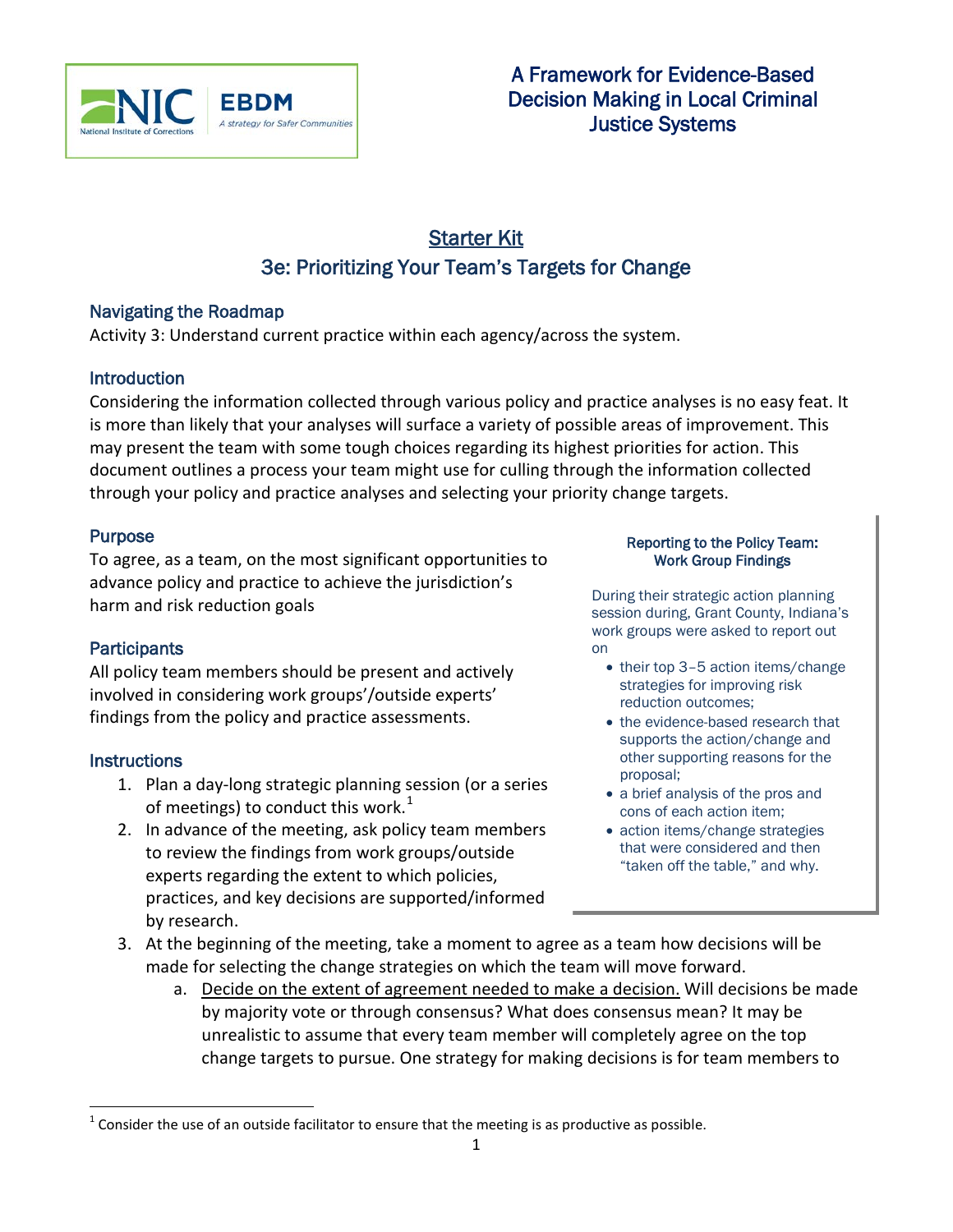agree to make an honest effort to understand what is being proposed and to determine whether each member "can live with it and support it."

- b. Set criteria to determine which change targets will be prioritized. Some factors to consider may include: What is the potential impact of this change on risk and harm reduction? Do we agree the research support is strong enough to consider this change? Do we think this strategy is realistic, given what we know about our current system's challenges?
- 4. Once the team is clear on the way it will make decisions, work groups should report on their recommendations, on the level of research behind each recommendation, and on how the recommendations came about.
- 5. For each work group recommendation or change strategy, consider it against the selection criteria and discuss whether team members agree that the change strategy is a priority. This may be accomplished through group discussion and/or ranking, scoring, or voting methods.
- 6. If the team has already discussed its harm reduction goals, it will be necessary to consider these goals as part of the decision-making process for selecting change targets. (If the team has not yet determined its final harm reduction goals, it should do so as part of its efforts to establish performance measures and outcomes, and to develop a systemwide scorecard.<sup>[2](#page-0-1)</sup>)
- 7. Once a set of change targets is formed, revisit them as a package and determine if anything is missing or if strategies need to be further developed. The team may decide that it wants the work groups that developed the recommendations to create more detailed descriptions of the scope of work and action steps to implement the proposed changes.<sup>[3](#page-1-0)</sup>

 $2^2$  See 6a: Measuring Your Performance and 6b: Developing a Systemwide Scorecard.

<span id="page-1-0"></span><sup>&</sup>lt;sup>3</sup> This activity may naturally lead to work on system- and/or case-level logic models. See 5a: Building Logic Models.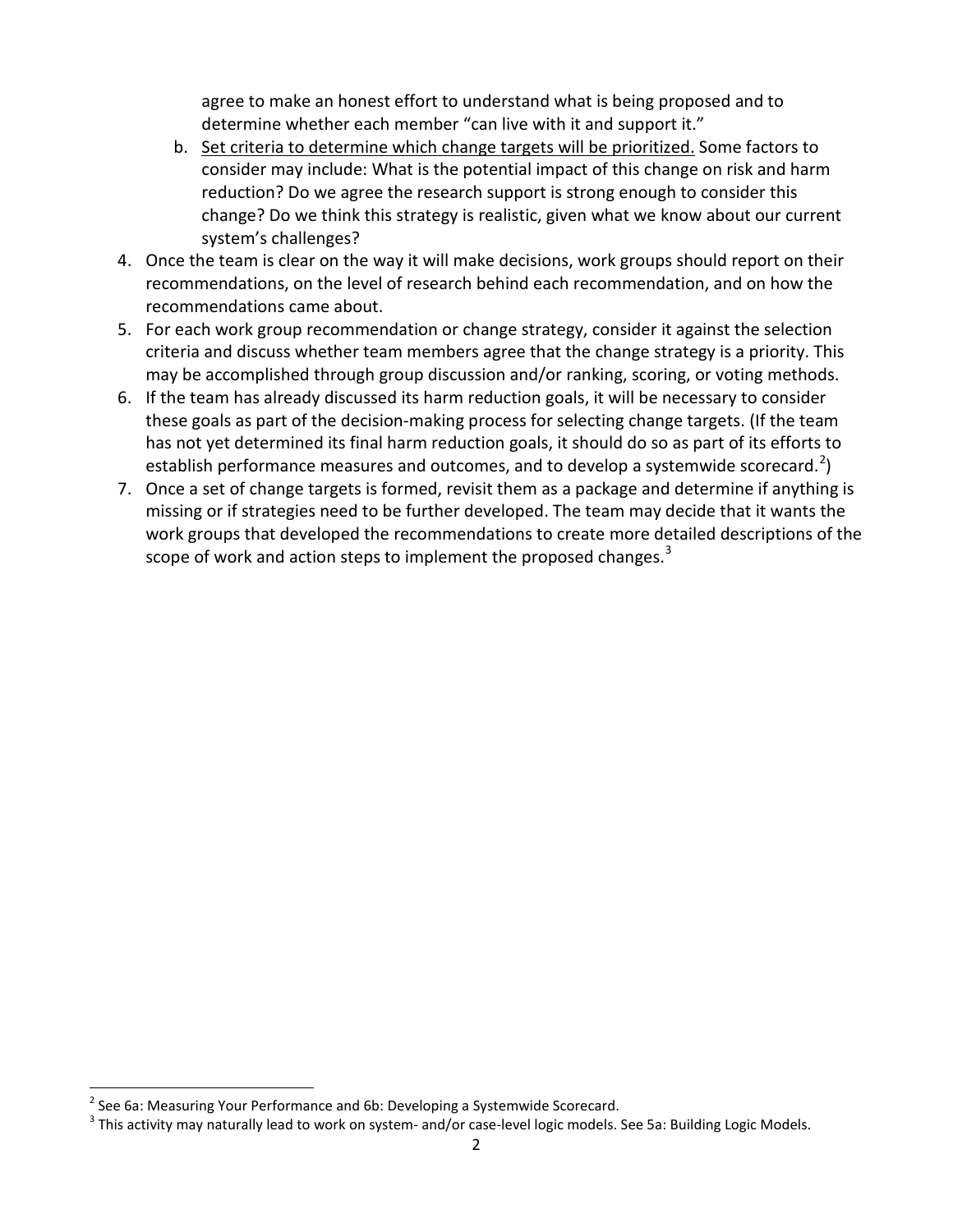### Example: Grant County, Indiana, Strategic Planning Session Goals and Agenda

### **Goals**

- The first goal is to *propose, describe, and weigh* the pros and cons of the top change strategies recommended by the various work groups.
- The second goal is to *prioritize* the change strategies according to those that will produce the greatest impact and, as a second consideration, those most feasible to pursue in the next 18– 24 months. Other change targets may be critical to long-term improvement in outcomes but will fall into a second phase of implementation.

### **Agenda**

- 8:00 a.m. Welcome; agenda review
- 8:15 a.m. Review and discuss ground rules regarding how the EBDM policy team will make decisions about change targets
- 8:30 a.m. Grant County EBDM Vision Statement: The Critical Context for Choosing Change Targets
- 9:00 a.m. Pretrial Work Group: Proposals for Top Change Targets This will be the first of a series of reports from the work groups regarding proposed change targets and goals. Each work group will
	- describe each proposal, including the work group's analysis of the pros and cons of the proposal
	- identify, with the participation of the full EBDM team, on flip chart paper
		- o the agencies involved;
		- o each proposal's likely and logical contribution to harm reduction;
		- o the estimated time required for implementation;
		- o the supporting research, where possible; and
		- o proposals that were considered and set aside, and the rationale for these decisions.

*The full team is encouraged to ask clarifying questions, contribute to the discussion of pros and cons, and offer other strategies they would like to see considered at each decision point.*

- 10:00 a.m. Break
- 10:15 a.m. Pretrial Work Group (continued)
- 11:00 a.m. Community Interventions Work Group: Proposals for Top Change Targets
- 12:00 p.m. Lunch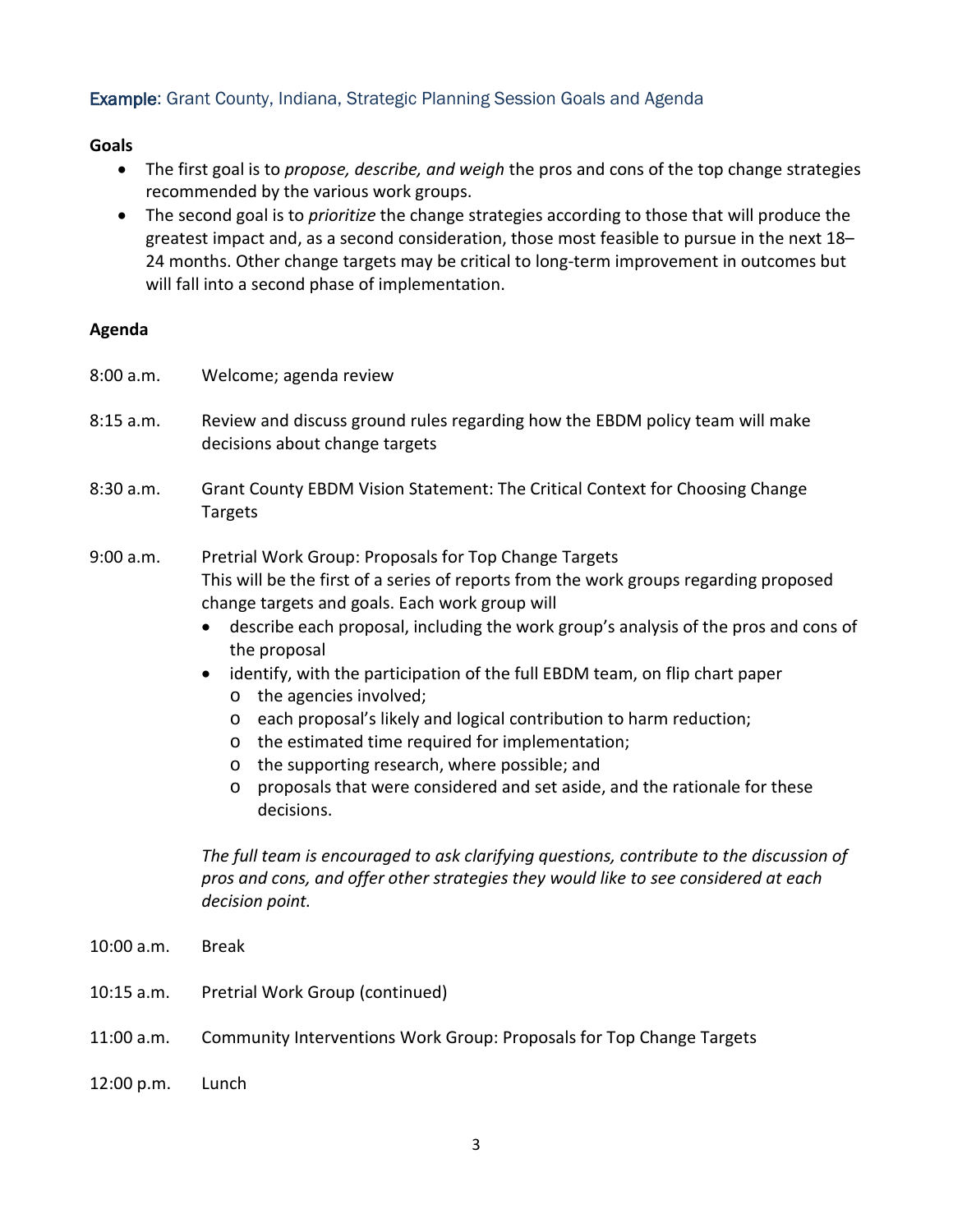- 12:45 p.m. Violations Work Group: Proposals for Top Change Targets
- 1:45 p.m. Change Targets on Other Decision Points
	- All team members will have the opportunity to nominate change targets that fall outside the purview of the three work groups.
- 2:15 p.m. Review of the "Big Picture" of Change Targets and Setting Priorities
	- Prioritizing the change targets that will have the greatest impact on harm and risk reduction in Grant County
	- Understanding the change targets that are both foundational steps and feasible for implementation in the next 18–24 months

*If consensus does not emerge from the day's discussion, or possibly to support that consensus, members will use colored dots beside each change strategy listed on the flip chart paper:*

- *red to indicate the most impactful change strategies; and*
- *blue for those change strategies that would be most feasible within current resources.*
- 3:00 pm Action Planning for Next Steps
	- The session will close with a clear list of priorities for the next two months' work (i.e., development of action plan, scorecard, logic model, communications strategy).
- 3:30 pm Adjourn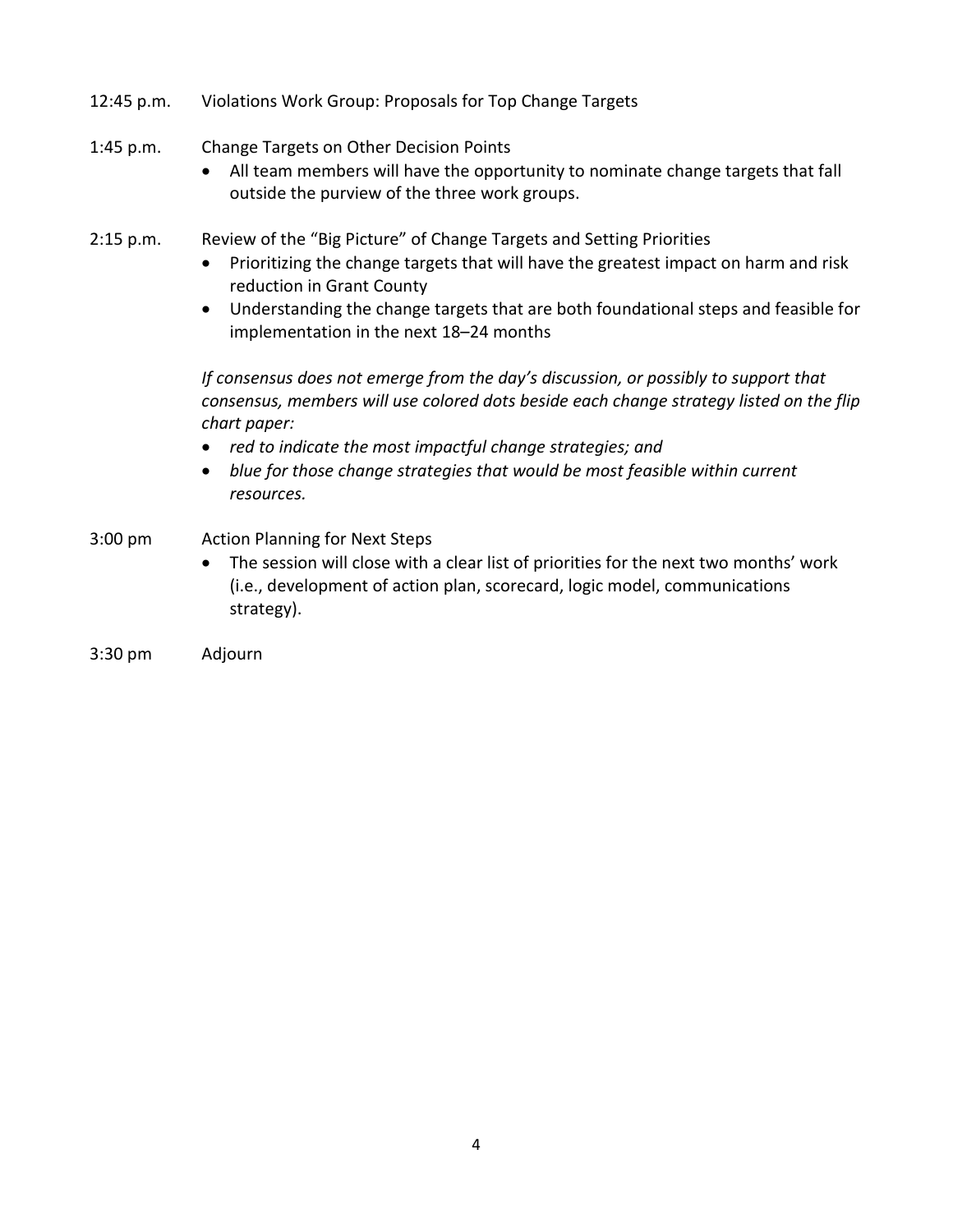# Example: Milwaukee County, Wisconsin, EBDM Proposal Scoring Tool

| Criteria       |                                                                                                                                                                                                                                | <b>Scale</b>                                                                                                                                                                                                                                                                                                                                                                  | Weight of<br><b>Overall Score</b> |
|----------------|--------------------------------------------------------------------------------------------------------------------------------------------------------------------------------------------------------------------------------|-------------------------------------------------------------------------------------------------------------------------------------------------------------------------------------------------------------------------------------------------------------------------------------------------------------------------------------------------------------------------------|-----------------------------------|
| Integrality    | How closely does this proposal tie<br>into the vision statement<br>(stewardship/reducing<br>recidivism/collaboration/harm<br>reduction, etc.)?                                                                                 | $1$ = whether it's a good idea or not, it's just<br>not a strong example of EBDM principles at<br>work<br>10 = epitome of EBDM principles at work,<br>and especially useful in addressing the<br>issues the criminal justice system in<br>Milwaukee County needs to tackle                                                                                                    | 14.285%                           |
| Predictability | To what extent does existing<br>research suggest the proposal will<br>be successful?                                                                                                                                           | $1 =$ in essence, the proposal is a hypothesis<br>that hasn't been tested anywhere else we<br>know of<br>$10$ = solid research shows this has been a<br>winner in similar circumstances in other<br>jurisdictions                                                                                                                                                             | 14.285%                           |
| Novelty        | How innovative is the proposal?                                                                                                                                                                                                | $1 =$ it may be somewhat embarrassing to<br>have to explain why we aren't doing this<br>already<br>$10 =$ someday someone will call this "the<br>Milwaukee                                                                                                                                                                                                                    | 14.285%                           |
| Supportability | To what extent do we have<br>baseline data about the issue the<br>proposal addresses, and to what<br>extent do we have data collection<br>systems in place that will help us<br>track progress and success (or lack<br>of it)? | $1 =$ considerable effort will be needed to<br>collect data about existing practices and<br>the results of the project as we implement<br>it<br>10 = current, easily accessible data about<br>our practices already exists and data<br>collection systems are already in place that<br>we can use to track progress                                                           | 14.285%                           |
| Impressiveness | How big a hit will this be if it's<br>successful?                                                                                                                                                                              | $1 =$ barely worth the effort<br>$10$ = candidates for public office will jockey<br>to take credit for this idea                                                                                                                                                                                                                                                              | 14.285%                           |
| Scorability    | How measurable are the projected<br>results? Can the results be<br>evaluated in terms of our overall<br>scorecard?                                                                                                             | $1 =$ the aspirations of the proposal are not<br>quantified and the proposal makes no<br>suggestion of how they might be<br>$10$ = the proposal contains a specific,<br>quantified estimate of costs savings,<br>reduction in recidivism, harm reduction,<br>etc., and a firm methodology for<br>conducting future measurements of actual<br>performance against the estimate | 14.285%                           |
| Feasibility    |                                                                                                                                                                                                                                | $1 =$ it is unlikely that necessary budgetary<br>resources can be obtained, or necessary                                                                                                                                                                                                                                                                                      | 14.285%                           |